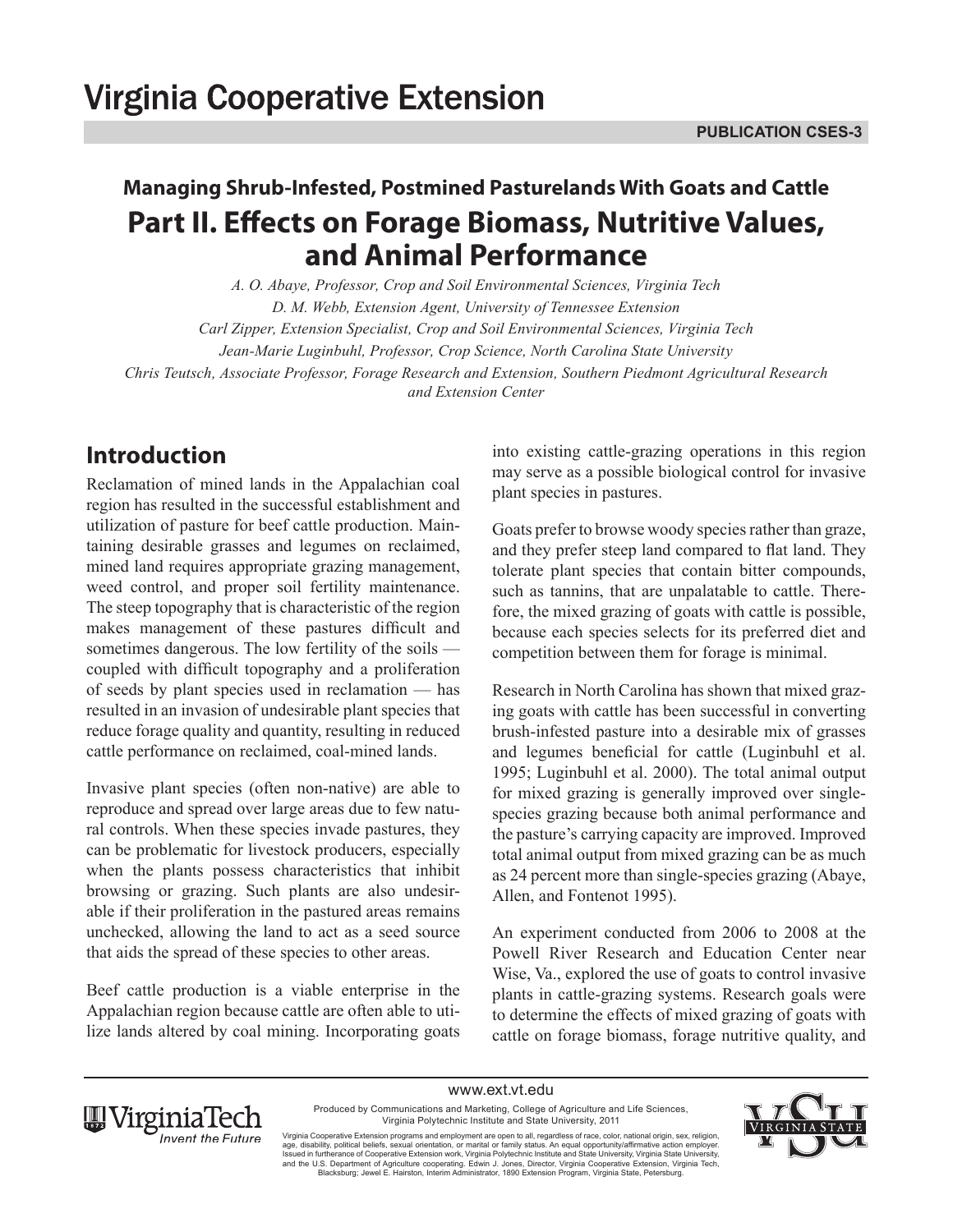

Figure 1. Mixed grazing of cattle and goats, Powell River Research and Education Center project site, Wise County, Va.

animal performance. The three treatments included an ungrazed control, cattle grazing alone, and mixed grazing goats with cattle (figure 1).

Three replicates were used for grazed treatments and two replicates were used for the control. Replicate paddocks for grazing were 4.5 acres each, and control replicates were 0.5 acre. Three steers (615 pounds) were allocated to each grazing treatment. The stocking rate was based on 1.5 acres per steer. Mixed grazing included 15 young, intact male goats (44.7 pounds  $\pm$ SE) in addition to the cattle. The assumption was that two to three goats could be added per steer with no loss in steer performance.

Animals were rotationally grazed among paddocks by grazing one paddock for two weeks, followed by four weeks of rest. Water and trace minerals were provided by free choice at all times. Animals were weighed three times during the growing season (spring, summer, and fall). Pastures were evaluated for forage biomass, nutritive values, species diversity, and the effect of grazing on browse species during spring, summer, and fall of each grazing season. Forage biomass was determined by clipping eight 2.7-square-foot quadrants per grazing treatment and four 2.7-square-foot quadrants to a 2-inch height. Samples were dried in a forced-air oven at 221 degrees Fahrenheit for at least 48 hours.

Results are presented on a dry-weight basis. The experiment was conducted on a reclaimed, surface-mined area that had been in use for cattle grazing for more than a decade but was experiencing degraded pasture quality due to the growth of invasive species, including autumn olive (Elaeagnus umbellate), *Sericea lespedeza* (Lespedeza cuneata), and multiflora rose (Rosa multiflora). We will review results of this experiment and then conclude by reviewing "lessons learned" that we hope can be helpful to livestock producers who may consider use of mixed-grazing systems.

#### **Forage Biomass**

Forage biomass was influenced by year: It was less in 2008 than in 2006 or 2007. Grazing treatments impacted the total seasonal-forage biomass (the combined biomass of conventional pasture species and herbaceous weeds, including the invasive species). When compared to the ungrazed control and the cattle-alone grazing system, total standing-forage biomass was less in the mixed-grazing pastures over the three growing seasons (figure 2).



Figure 2. Influence of cattle alone and mixed grazing versus no grazing control on total forage biomass (pounds/acre) by year. Note: Values followed by the same letter are not significant at  $p = 0.05$ .

By the end of each grazing season, standing-forage biomass was always less in pastures occupied by the mixed animal species than the cattle-alone or control treatments. Forage biomass was less in the mixedgrazed pastures because it was being fully utilized by the grazing animals.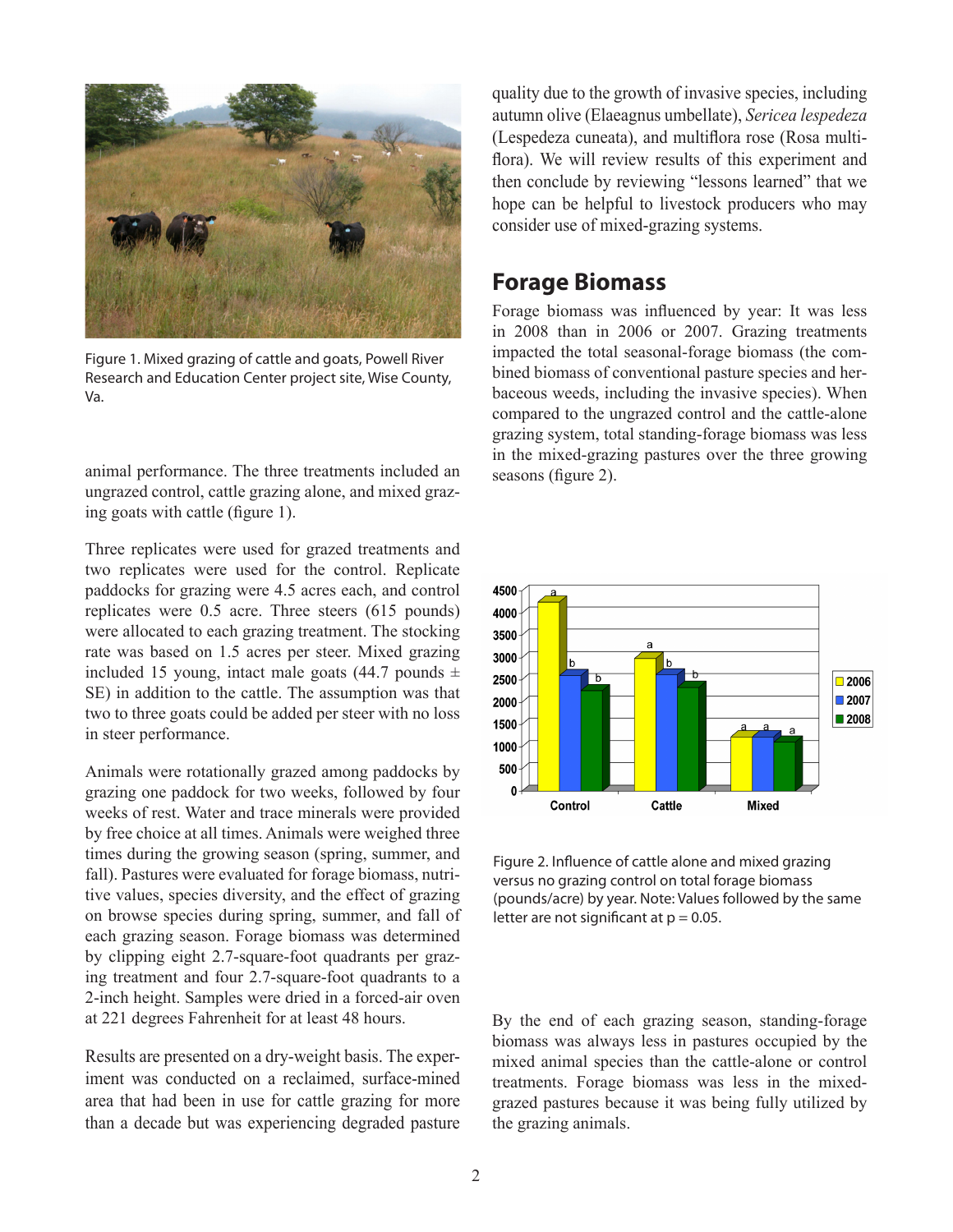### **Forage Quality**

The nutritive values of pasture, *Sericea lespedeza*, autumn olive, and multiflora rose were within the acceptable range for all classes of animal production (table 1). The total digestible nutrients (TDN) and crude protein (CP) requirements for 500-pound steers gaining 1.5 to 2.2 pounds per head per day are 63 to 67.5 percent TDN and 10 to 11.5 percent CP. The requirements for young, growing goats are 65 to 68 percent TDN and 12 to 14 percent CP (NRC 2000).

All of the forages sampled generally met or exceeded these requirements, and the nutritive values of *Sericea lespedeza*, autumn olive, and multiflora rose were generally higher than that of the typical mixed pastures (clovers and cool-season grasses, such as orchardgrass, tall fescue, timothy, and lovegrass). The lower TDN (average 58.9 percent) and CP (average 10.1 percent) values of pasture species in summer in this experiment have the potential to reduce gains by steers, but the TDN and CP values of *Sericea lespedeza*, autumn olive, and multiflora rose were more than adequate to meet the nutritional requirements of the grazing animals. Various research has documented the nutritive value of weed or browse species to be higher or equivalent to those of forages commonly used for pasture (NRCS 1994; Ball, Hoveland, and Lacefield 2007).

### **Animal Performance**

By the end of the grazing season in 2006, total animal output from mixed grazing was 205 pounds more than from those grazed alone. In 2007, which was a drier year, total animal output from mixed grazing still had a much greater weight gain than cattle grazed alone. The weight gain for goats in 2007 was 50 percent more than 2006 results (table 2, see page 4). Treatment comparisons of the total gains by cattle-alone grazing versus mixed grazing cattle with goats showed that the output of animal product was more favorable for mixed grazing.

In 2008, both the average daily gains and total output were lower than in 2006 and 2007 (data not shown). This can be attributed to the decline in both browse species and forage biomass. The mixed grazing of goats with cattle resulted in greater meat output compared to cattlealone grazing. The combination of goats with cattle did not have a negative effect on the performance of either animal species. In fact, in most cases, the performance of cattle grazing with goats was better than cattle grazed alone.

Our two-year research showed that mixed grazing by cattle and goats can improve the overall utilization of pasture by reducing undesirable species and increasing more-desirable species. Also, the economic value from the animal gains is an added benefit to the economically depressed, coal-mined Appalachian regions of Virginia.

| <b>Forage type</b>                 | Nutritive values $(\% )$ |                   |                   |                        |
|------------------------------------|--------------------------|-------------------|-------------------|------------------------|
|                                    | ADF <sup>b</sup>         | NDF <sup>c</sup>  | CP <sup>d</sup>   | <b>TDN<sup>e</sup></b> |
| Mixed pasture species <sup>a</sup> | $34.5^{\circ}$           | $48.1^{\circ}$    | 10.8 <sup>d</sup> | $61.8^{d}$             |
| Autumn olive                       | $24.4^\circ$             | $38.6^{b}$        | 22 <sup>3a</sup>  | 72.9 <sup>b</sup>      |
| Sericea lespedeza                  | 30.2 <sup>b</sup>        | 321c              | $14.4^{b}$        | $66.5^{\circ}$         |
| Multiflora rose                    | 177 <sup>d</sup>         | 24.9 <sup>d</sup> | 12.8 <sup>c</sup> | $80.5^{\circ}$         |

#### **Table 1. Mean nutritive values of mixed pasture speciesa, autumn olive,** *Sericea lespedeza***, and multiflora rose over three grazing seasons, 2006-2008.**

a Mixed pasture species = clovers and cool-season grasses, such as orchardgrass, tall fescue, timothy, and lovegrass.

 $b$  ADF = acid detergent fiber.

 $d$  CP = crude protein.

e TDN = total digestibile nutrient.

Note: Values followed by different capital letters indicate significant differences within the column ( $p < 0.05$ ).

 $c$  NDF = neutral detergent fiber.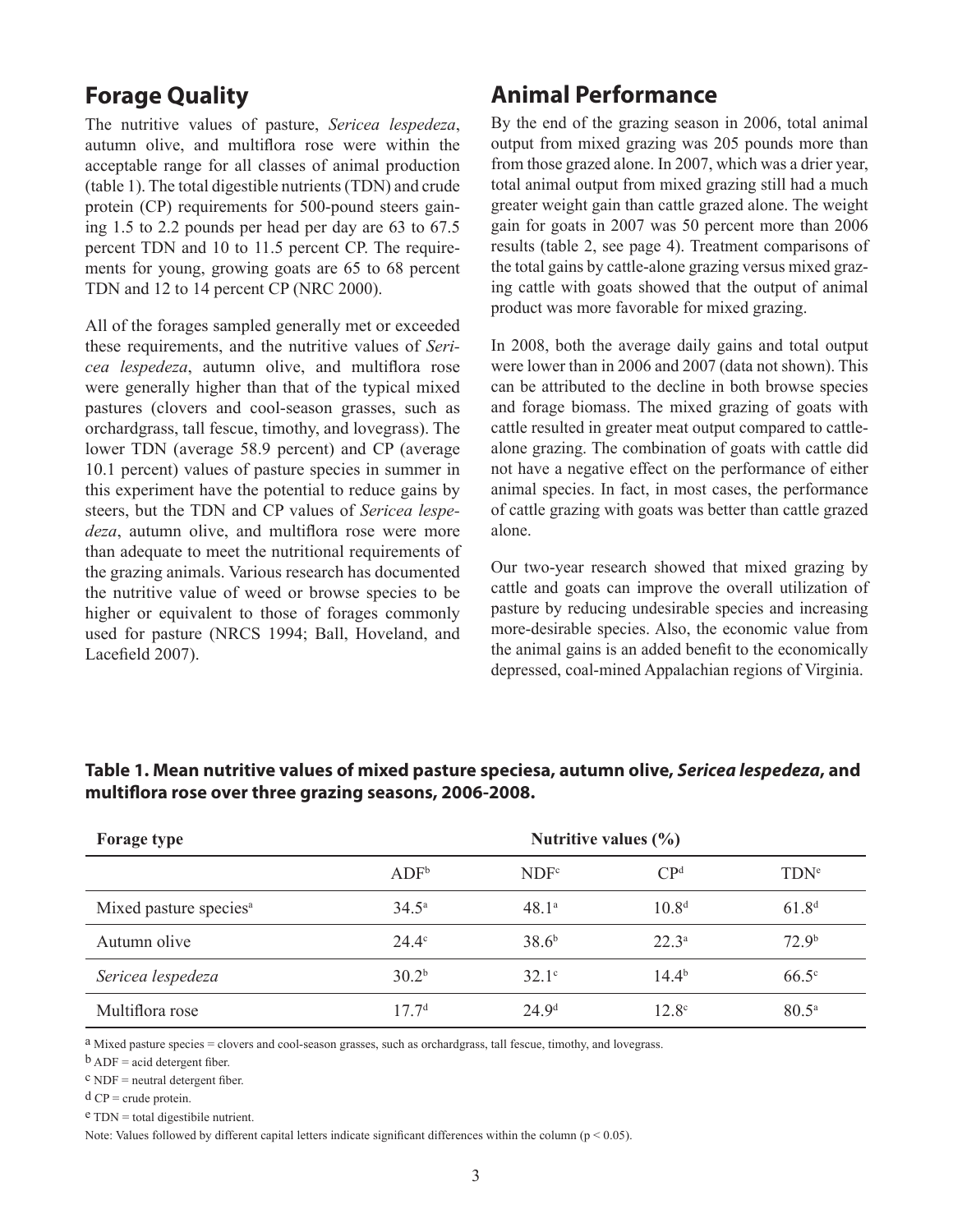| <b>Treatment</b>                  | <b>Cattle only</b> | Cattle/goats | <b>Goats only</b> |
|-----------------------------------|--------------------|--------------|-------------------|
| 2006 totals $a, b, c$             |                    |              |                   |
| ADG (lb/head/day)                 | 1.43               | 1.32         | 0.15              |
| Gains per animal                  | 175.00             | 153.00       | 18.00             |
| Gains by species                  | 524.0              | 458.00       | 272.0             |
| Treatment comparison <sup>d</sup> | 524.00             | 729.60       |                   |
| 2007 totals                       |                    |              |                   |
| ADG (lb/head/day)                 | 2.40               | 2.70         | 0.31              |
| Gains per animal                  | 174.70             | 87.60        | 20.60             |
| Gains by species                  | 524.00             | 562.90       | 308.60            |
| Treatment comparison <sup>e</sup> | 524.00             | 871.50       |                   |

#### **Table 2. The influence of grazing cattle alone and cattle plus goats on animal performance for the 2006 and 2007 grazing seasons.**

a Cattle-alone average daily gain (ADG) lower in 2006 than 2007 at  $p = 0.05$ .

b Cattle mixed ADG lower in 2006 than 2007 at  $p = 0.05$ .

 $c$  Goat ADG lower in 2006 than 2007 at  $p = 0.05$ .

 $d$  Cattle alone versus mixed grazing differs at  $p = 0.01$ .

 $e$  Cattle alone versus mixed grazing differs at  $p = 0.05$ .

Note: Animal performance data for 2008 not included.

## **Conclusions and Recommendations**

At the end of the three-year study, forage biomass was less in the mixed-grazing treatment than in the cattle-alone grazing and the ungrazed control as a result of more effective utilization by the goats and cattle together. The decline in forage biomass yield in the mixed-grazing treatment in our experiment could be attributed to the considerable preference for *Sericea lespedeza* and other weeds exhibited by the goats. A similar observation was made by Hart (2001), who stated that *Sericea lespedeza* was preferred by goats, and invasive stands of *Sericea lespedeza* could be nearly eliminated in three years. Weeds (including *Sericea lespedeza*) represented less than 30 percent of the forage biomass in the grazed treatments.

Also, the high nutritive value of invasive plant species, coupled with mixing grazing animals with differing grazing preferences, may yield a greater output per head and/or per land area. When compared to the ungrazed control, both cattle-alone grazing and mixed grazing resulted in better persistence of grass species, such as tall fescue, orchardgrass, and bluegrass, as well

as white and red clovers. *Sericea lespedeza*, a major weed species in the control treatment, became one of the more-desirable species in the mixed-grazed treatment, because goat browsing improved its palatability to cattle. The mixed-grazing treatment had a favorable effect on the quality of pasture vegetation (Abaye et al. 2011).

The nutritive values of *Sericea lespedeza*, autumn olive, and multiflora rose were generally much higher than the conventional pasture species, and goats preferred these species to the conventional pasture species preferred by cattle. As a result, goats gained weight while improving the quality of the pasture for the cattle by keeping the invasive species under control.

The combination of goats and cattle did not have a negative effect on the performance of either animal species. In fact, in most cases, the performance of cattle grazing with goats was higher than those grazed alone. Total animal gain was 34 percent higher for mixed grazing than for cattle-alone grazing in our study.

The three-year research study showed that mixed grazing of goats with cattle can improve the overall utiliza